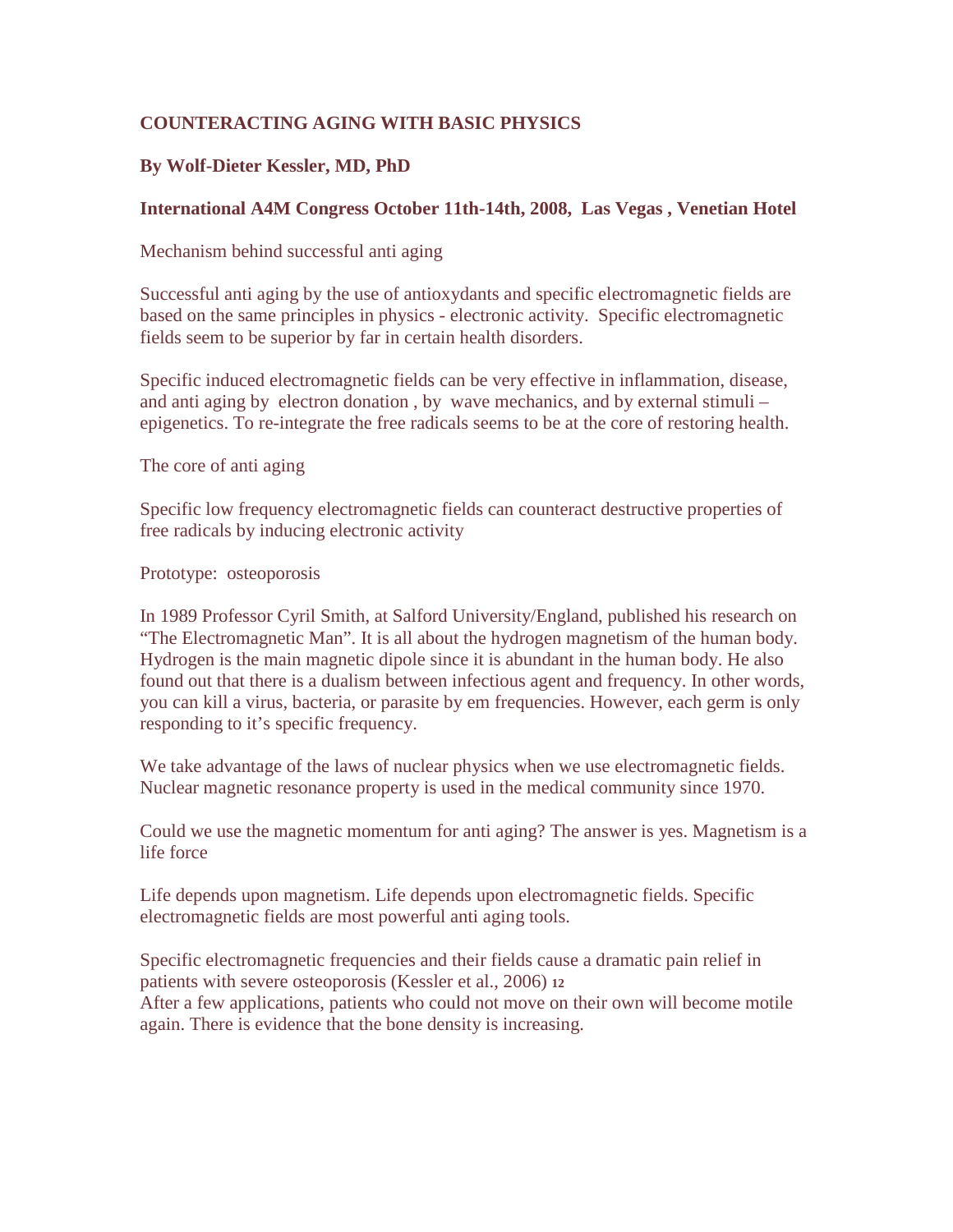There are case studies with specific electromagnetic fields (S. Lieberman et al., 2007) **<sup>12</sup>** on a variety of other health disorders that indicate clear improvements in otherwise helpless patients.

The physical laws for these improvements are based on hydrogen and electron properties. Anti aging must boost electronic activity. Electronic activity could be largely improved by specific em fields.

Specific em fields counteract aging by boosting electronic activity. Aging means: "loosing electrons" to free radicals. The energy deficit in ailing tissues is due to destructive interferences.

In 1995, Sisken & Walker listed some of the healing frequencies being tested in medical research laboratories and the types of tissues they affect. Frequencies are specific for:

| $2$ Hz           | nerve regeneration, neurite outgrowth from cultured anglia                                  |
|------------------|---------------------------------------------------------------------------------------------|
| 7 <sub>Hz</sub>  | bone growth                                                                                 |
| 10 <sub>Hz</sub> | ligament healing                                                                            |
| 15, 20           |                                                                                             |
| and $72$ Hz      | decreased skin necrosis, stimulation of capillary formation and<br>fibroblast proliferation |
| 25 and 50 Hz     | synergistic effects with nerve growth factor                                                |

Why must electromagnetic fields be specific? Unspecific fields would not resonate with 1H (hydrogen) nuclei of the tissues.

Electromagnetic fields are used to manipulate the magnetization of specific types of hydrogen atoms. Hydrogen atoms are put into resonance. Nuclear magnetic resonance (NMR) is a physical phenomenon based upon the quantum mechanical magnetic properties of an atom's nucleus.

Subatomic particles such as protons have the quantum mechanical property of spin. Certain nuclei such as 1H (protons), 2H, 3He, 23Na or 31P, have a non–zero spin and therefore a magnetic moment. In the case of the so-called spin-1/2 nuclei, such as 1H, there are two spin states, sometimes referred to as "up" and "down". The spin that protons carry is a truly intrinsic physical property, akin to a particle's electric charge and mass.

Precession of a gyroscope

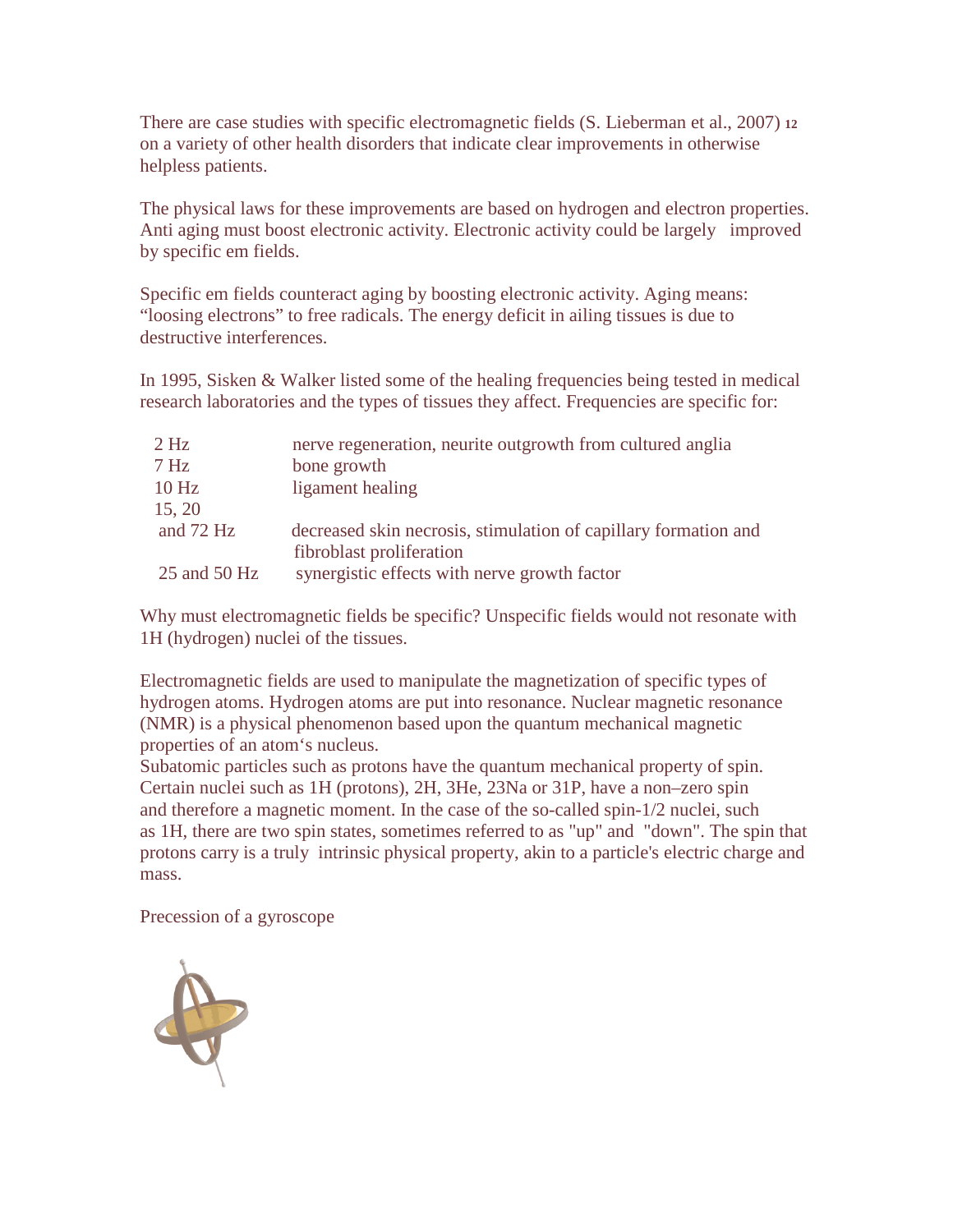Which quality must em waves have in order to use them for anti aging? Low frequency and specific.

You will learn: Which is the secret behind pain relief in osteoporosis?

By putting the hydrogen atoms of the bone tissue into resonance, electronic energy is potentiated many times over. Electronic activity is increased. Electrons activate other proteins / cells / structures on the basis of semiconducting. The overall energy in the tissue increases. Stagnant metabolism converts into dynamic metabolism.

The manipulation of *nuclear spins* by radiofrequency waves (nuclear magnetic resonance is important in chemical spectroscopy and medical imaging .

Manipulation of nuclear spins by low frequency electromagnetic waves is an important tool for ailing tissues by boosting the potential of the repair field. It is the anti aging tool "par excellence".

You will learn: What is the secret for finding areas in the body which speed up aging? Aging foci resonate to specific em fields. Resonance can be felt by a simple pulse reaction.

Different tissues do not age with the same speed. Some areas/organs age faster due to infection, inflammation, and toxins.

Cellular structures collapse after loosing electrons through free radicals.Vital electronic activity in tissues is largely impaired by destructive interference. Accumulated adverse substances take away repair energy by their adverse atomic spin. Destructive interference results in a low energy state of the aging tissue.

Constructive Interference: ideal, harmonious vibration of regularly arranged atoms maximizes energy.

$$
\begin{array}{|c|c|} \hline \cdot & \cdot & \cdot & \cdot \\ \hline \cdot & \cdot & \cdot & \cdot \\ \hline \cdot & \cdot & \cdot & \cdot \\ \hline \cdot & \cdot & \cdot & \cdot \\ \hline \cdot & \cdot & \cdot & \cdot \\ \hline \cdot & \cdot & \cdot & \cdot \end{array}
$$

Destructive interference: In unhealthy tissue there is a chaotic vibration due to different accumulated particles such as heavy metals, viruses, bacteria, fungi, inflammatory debris, etc. This is causing an energy drain by interferences.

The key to convert destructive interference into constructive interference is resonance. The dominant aging area in the body is the Main Focus. The Main Focus is the area which perturbes all other tissues most. It is draining other organs, areas, tissues from energy by destructive interference. There you jump start healing and anti aging by manipulating electronic activity using the laws of resonance.

Main Focus is affecting the whole body. The parabel with a crowded and stuffed dancing hall: All couples are dancing waltz harmoniously. If one drunken couple is going crazy in that hall, all other couples will get out of tune. If you re-tune the drunken couple, all other couples may continue dancing harmoniously. Through interference the Main Focus is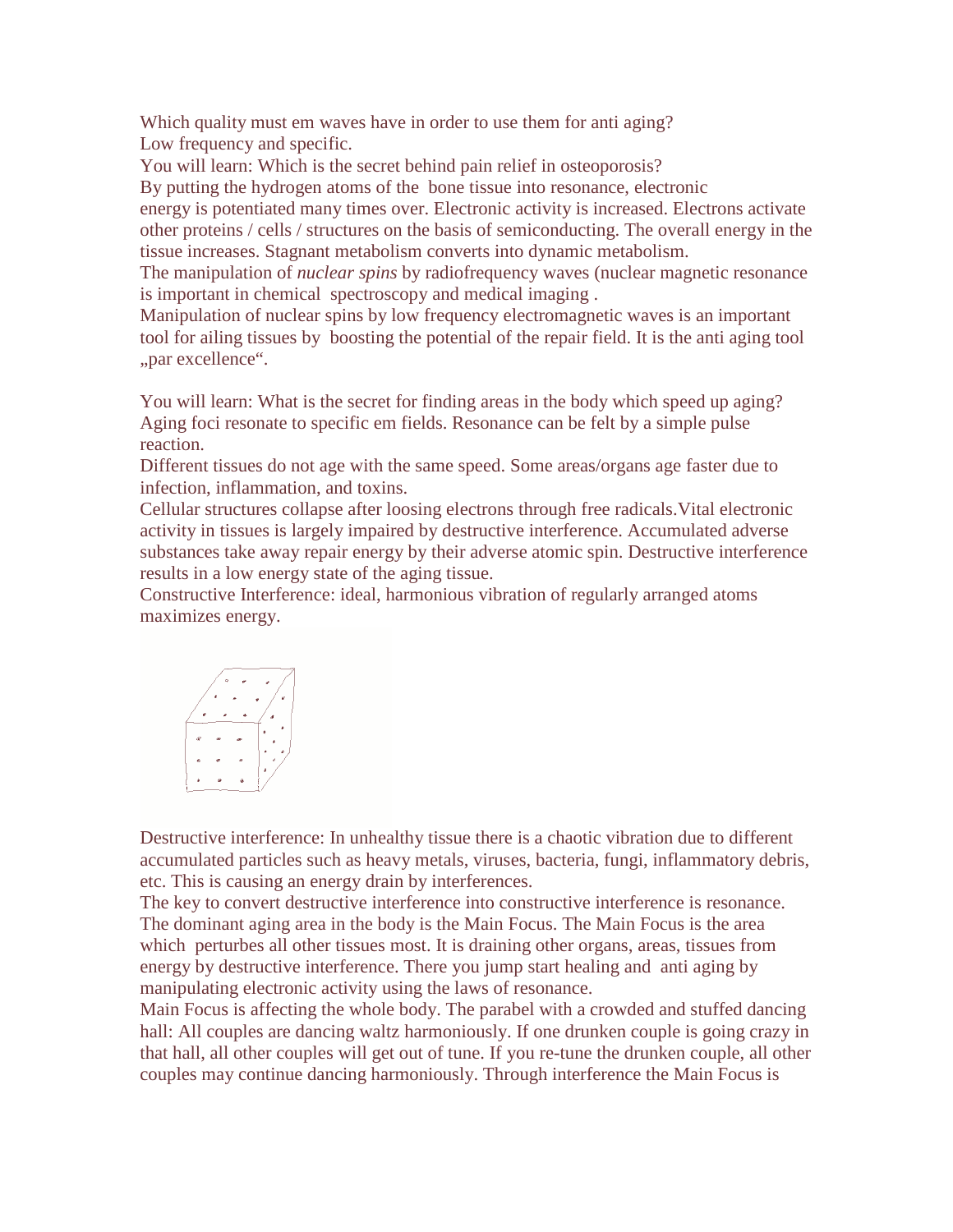interconnected with other tissues of the body. Other tissues are perturbed by destructive interferences.

The trick to find the Main Focus is also based on resonance.Resonance can also be used to increase the energy of the aging *Focus* by increasing it's electronic activity.



## $AMPLITIVE = REPAIR ENERGY$

THERE ARE TWO ROADS FOR TISSUE REPAIR

Electron donators ( Antioxydants ) Specific electromagnetic vibrational fields

## **Specific electromagnetic fields:**

Specific electromagnetic fields provide electronic activity, neutralize free radicals by electron donation, and re-tune aging tissues by the laws of wave mechanics. They revitalize the tissues electronically. They abolish the low energy state by electron activation.

Resonance increases amplitude and energy. In wave mechanics, two identical resonating waves would triple the energy would triple the amplitude.

Resonance finds unhealthy tissue.

Resonance also distinguishes between healthy and unhealthy tissues.

Resonance differentiates between different organs.

## **Nuclear physics of resonance:**

For resonance we need two partners. There is interaction between the static hydrogen field in the tissue and the external perpendicular field. If we apply a specific electromagnetic field, our partner is the static magnetic field of the tissue which is composed mainly of hydrogen atoms (protons).The magnetic moments of the hydrogen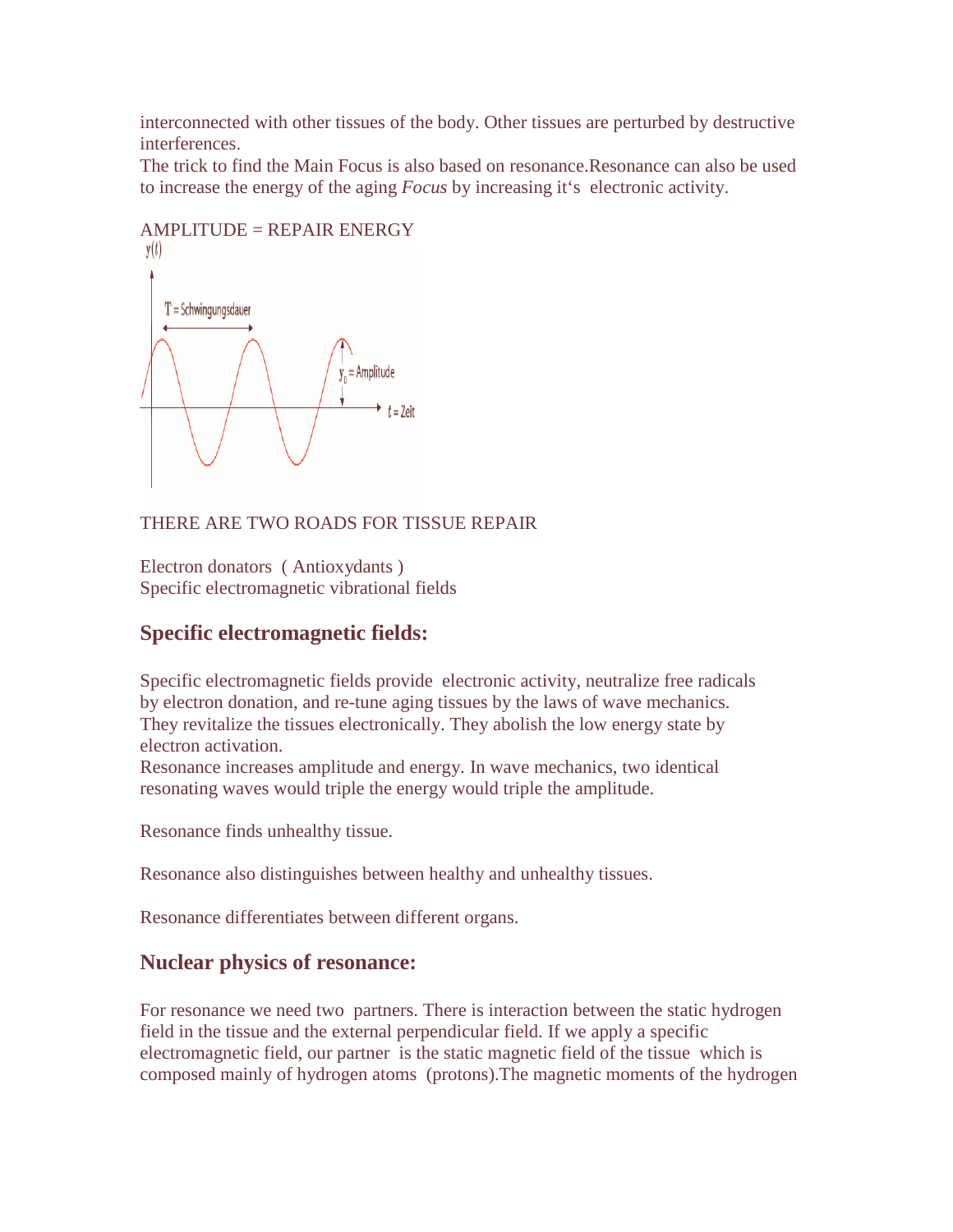atoms and their electron then precess about the external electromagnetic field axis with an angular momentum frequency known as Larmor frequency.

Hydrogens align in two spin states – one low-energy, and one high-energy eigenstate . The energy difference between the two nuclear spin states corresponds to the external electromagnetic frequency. The low-energy state aligns longitudinally to the external em field. The high-energy state aligns transversally to the external em field. Resonant absorption of energy by the protons due to the external electromagnetic field will occur at the Larmor frequency for the particular nucleus. When the em pulse is turned off, the transverse vector component produces an oscillating magnetic field which induces a small current. This signal is called the free induction decay (FID). The FID decays approximately exponentially with a time constant T2. This time constant is the relaxation time of the loss of the hydrogen coherence in the transversal plane. However, this time constant varies widely between different tissues because of small differences in the static magnetic field at different spatial locations (inhomogeneities).

Therefore the Larmor frequency varies across the body creating destructive interferences which shortens the FID.

So different spatial locations become associated with different precession frequencies. This can be used to contrast different tissues.

The net magnetization vector has two components. The longitudinal magnetization is due to a tiny excess of protons in the lower energy state. This gives a net polarization parallel to the external field.

The transversal magnetization is due to interferences and coherences between the two energy states.

# **1H Hydrogen:**

Has a single proton and non-zero spin. Has a charge on the surface.There is a small current, and an angular momentum. It's mass generates angular momentum (J) caused by spinning. All nuclei that contain odd numbers of protons or neutrons have an intrinsic magnetic moment and angular momentum. The most commonly measured nuclei are hydrogen-1 (the most receptive isotope at natural abundance) and carbon-13. In quantum mechanics, **spin** is a fundamental property of atomic nuclei, hadrons, and hadrons, and elementary particles. For particles with non-zero spin, **spin direction** (also called *spin* for short) is an important intrinsic degree of freedom.

 As the name indicates, the spin has originally been thought of as a rotation of particles around their own axis. This picture is correct insofar as spins obey the same mathematical laws as do quantized angular momenta. On the other hand, spins have some peculiar properties that distiguish them from orbital angular momenta: spins may have halfinteger quantum numbers, and the spin of charged particles is associated with a magnetic dipole moment in a way (g-factor different from 1) that is incompatible with classical physics.

Angular momentum resists the attempt to change the spin orientation.

## **Resonance Principles:**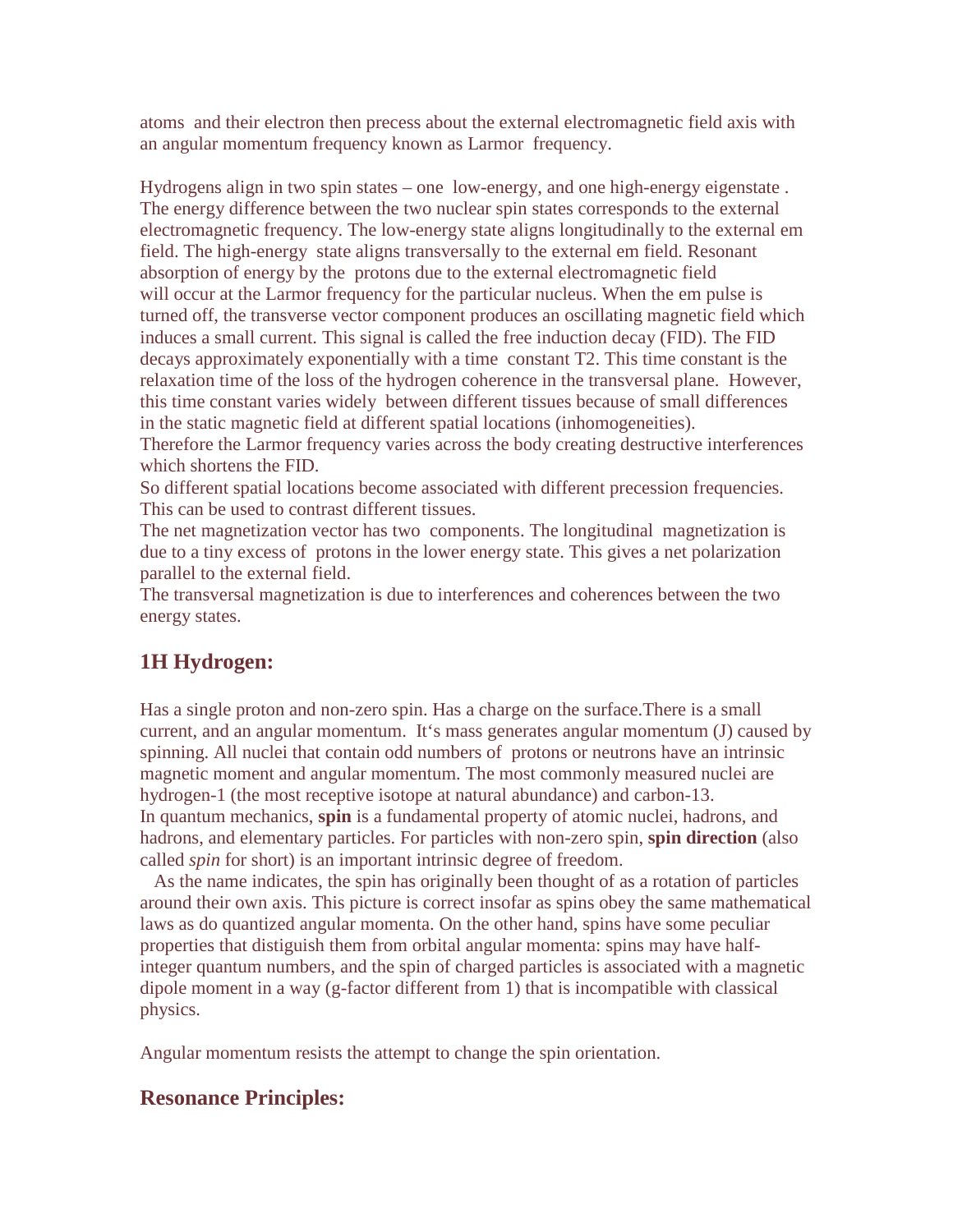#### H-1 has magnetic moment and has angular momentum.

#### MAGNETIC MOMENT

Quantifies the contribution of the systems internal magnetism to the external dipolar magnetic field. It measures the net magnetic source.

#### ANGULAR MOMENTUM

Is a vector quantity in relation to the velocity vector of the particle. It stays constant unless an external torque acts on it.

The angular magnetic vector precesses about the external field with an angular frequency known as Larmor frequency.

#### **RESONANCE**

Resonant absorption of energy by the protons to an external oscillating magnetic field will occur at the Larmor frequency for the particular nucleus

#### WHEN YOU APPLY AN EXTERNAL ELECTROMAGNETIC FIELD

The angular magnetic vector of the H (hydrogen) precesses about the external field axis with an angular frequency known as Larmor frequency. Also: The magnetic moments of the H-1 nuclei align longitudinally and transversally around the external em field.

#### WHEN YOU TURN OFF THE EXTERNAL EM FIELD

The collapse (relaxation) of the transversal vector induces electronic energy (FID).

#### NUCLEAR MAGNETIC RESONANCE

Depends on strength of the field, depends on Larmor precession frequency of the nucleus. Larmor frequency is not a constant. It varies between different tissues. Accordingly: different tissues resonate with different frequencies.

1H absorbs electromagnetic energy when placed in a magnetic field of a strength specific to the identity of it's nucleus. When this absorption occurs, the nucleus is described as being *in resonance*. Also different atoms within a molecule *resonate* at different frequencies at a given field strength. The observation of the resonance frequencies of a molecule allows a user to discover structural information about the molecule.

Each tissue resonates differently. Small differences in the static magnetic field at different spatial locations ("inhomogeneities") cause the Larmor frequency to vary across the body creating destructive interference.

Each tissue resonates differently. Relaxation times of H-1 vary widely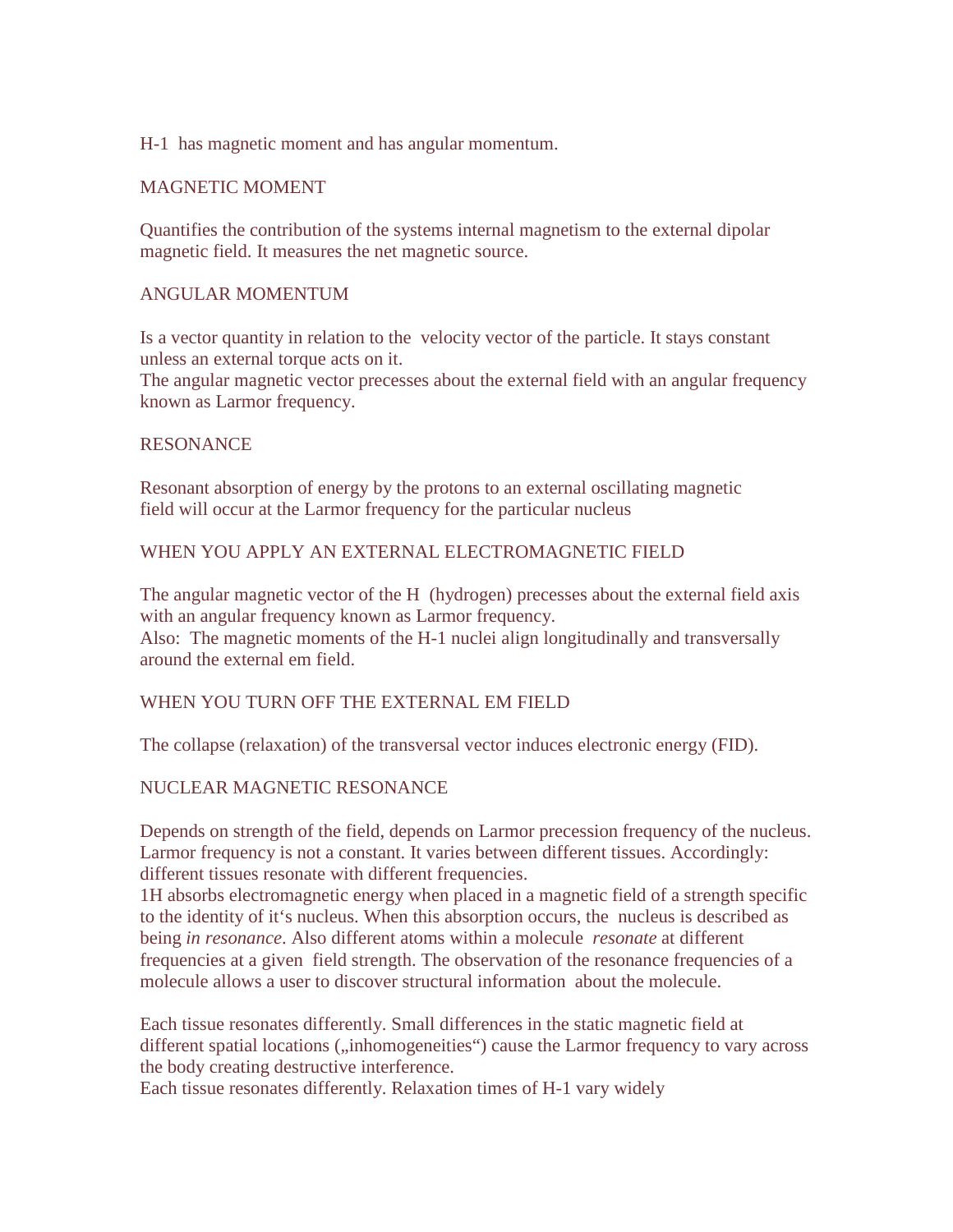between different tissues of the body. This is also used for tissue contrasts in nuclear resonant imaging.

Specific Electromagnetic Fields have three modes of action:

1. Specific electromagnetic fields act as antioxydants and donate electrons to so called **free radicals**. **Free radicals** would otherwise destroy cell structures by stealing their electrons

2. The physical laws of wave mechanics regarding sound, waves and vibration. **<sup>10</sup>** 

3. Epigenetics **<sup>11</sup>**

# **REASON BEHIND AGING**

Free Radicals. Today, free-radicals are being implicated in virtually all of the diseases of aging and in the aging process itself. Electrons play a major role in degeneration, aging and anti-aging. They antidote free radicals. The free radical is an atom, ion or molecule with one or more unpaired electron.When such electrons move about in an atom, they create both electrical and magnetic fields that attract them to nearby molecules. They combine with them readily. In other words, they steal electrons from other molecules. If these molecules belong to cell structures such as membranes etc., the cell function will eventually collapse. Loss of electrons, loss of energy, causes degeneration and aging.

The Core Of Aging – Free Radicals.

Because the free radical has one or more unpaired electrons, it has charge and magnetic properties that make it highly reactive. It is very unstable. Many free radicals are so unstable that they can exist for only a fleeting moment, a microsecond or less. Look at the unpaired electron of (O) oxygen on the outer shell:



O2 would be inert because it does not have the unpaired electron on the outer shell.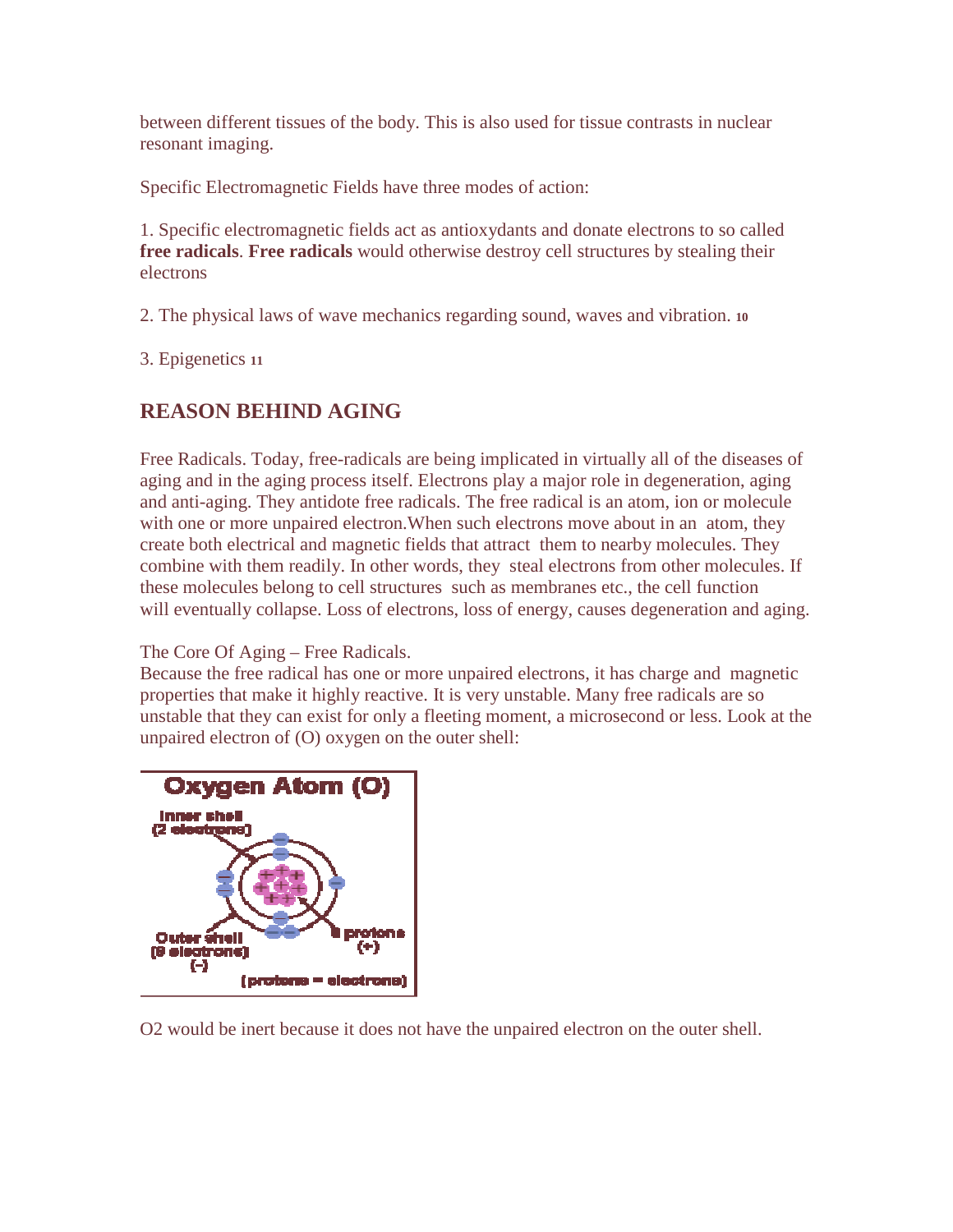

In 1900 Moses Gomberg discovered the first persistent free radical.



## ANTIOXYDANTS

According to Norman Hollenberg, professor of medicine at Harvard Medical School, epicatechin, an antioxydant in green tea can reduce the risk of four of the major health problems: stroke, heart failure, cancer and diabetes.

Antioxydants  $=$  donate electrons.

In May 2008 - a green tea and Alzheimer's disease study, conducted by a German team, discovered how it makes deadly brain plague harmless.

Researchers of the Max Delbrueck Center for Molecular Medicine (MDC) Berlin-Buch, a national research laboratory of the Helmholtz Association in Germany have made this discovery in the test tube and in cell models.

The substance ECGC (Epigallocatechin-3-gallate) from green tea can redirect the deadly process which leads to the accumulation of protein aggregates in Parkinson`s and Alzheimer`s disease. EGCG modulates a cascade of protein misfolding in such a way that the formation of deadly plaques is interrupted, and harmless protein structures emerge instead.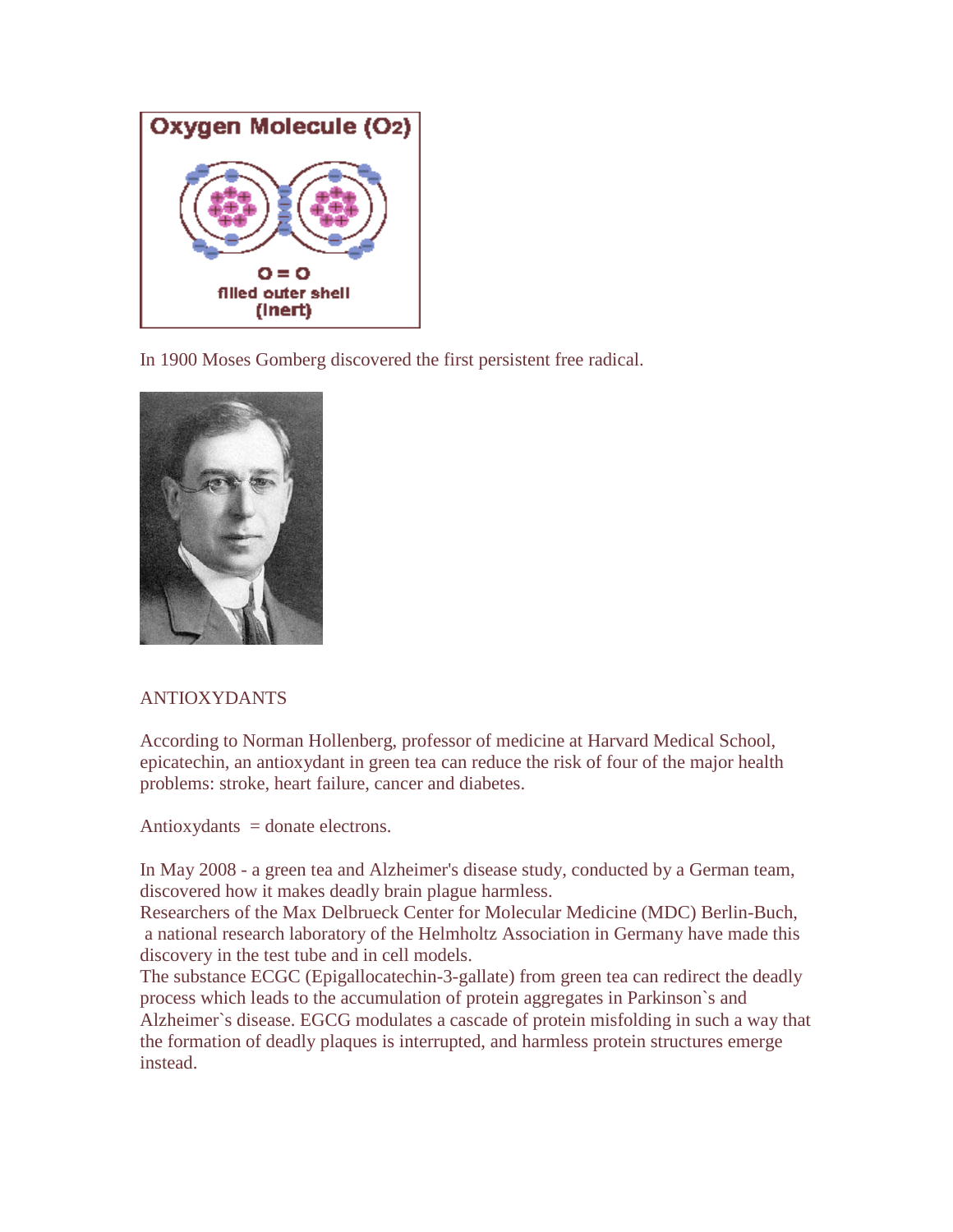A study published in the December 2006 issue of *Brain Research* suggests that it might help. **9** to decrease the oxidative stress that plays an important part in the degeneration of the retina. Age related macular degeneration can be improved by green tea. Over decades antioxidants have been the answer of the medical communitiy for aging. Antioxydants such as vitamin C and E would donate electrons and thus stabilize the greedy free radicals. Thereby the stability of the macromolecues of inflamed or aging tissues and their structures remain unharmed. In written chemical equations, free radicals are frequently denoted by a dot placed immediately to the right of the atomic symbol or molecular formula as follows:

 $Cl_2 \xrightarrow{u.v.} Cl \cdot + Cl$ 

Chlorine gas can be broken down by ultraviolet light to form atomic chlorine radicals.

In 1954 Denham Harman MD, PhD, FACP became the "father of the free radical theory of aging". The concept that free radicals were involved with the deterioration of human biochemistry was the biggest advance since the discovery of germs.



In 1954 Dr. Harman became a research associate at the Donner Laboratory of Medical Physics at UC Berkeley, where he pursued the puzzle of the cause of aging. After four months of frustration he hit upon the idea that free radicals damage macromolecules and that this is the fundamental cause of aging. While many were reluctant to accept this theory, in 1956 Harman published an article in the Journal of Gerontology that is now widely cited.**<sup>3</sup>**

In 1995 Denham Harman was nominated for the Nobel Prize in medicine. Of all the theories of aging, Harman's has the most consistent experimental support.

Harman drew inspiration from two sources: 1) the rate of living theory, which held that lifespan was an inverse function of metabolic rate and oxygen consumption. 2) Rebecca Gershman's observation that hyperbaric oxygen toxicity and radiation toxicity could be explained by the same underlying phenomenon: oxygen free radicals. In 1954, in collaboration with Daniel Gilbert, Gershman developed a free radical theory of disease in which highly reactive oxygen species (ROS) damage living tissue. Their discovery was the result of a search for the cause of a serious disease called retrolental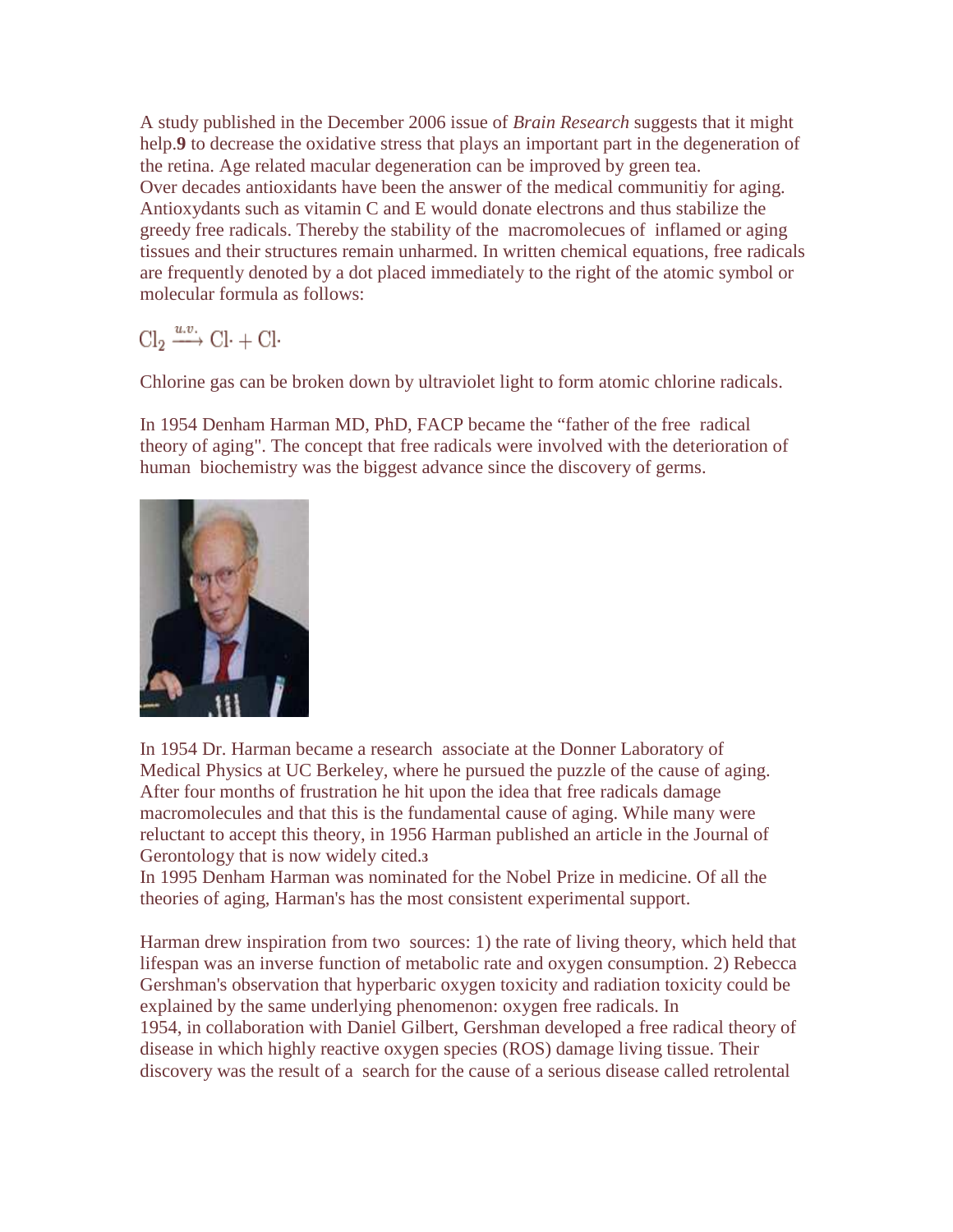fibroplasia. The condition was traced to the elevated oxygen concentrations that had been routinely used in incubators **3** for premature newborns. Gershman and Gilbert, linked the development of the disease to oxygen free radicals. It is interesting that Joseph Priestly, the English chemist who discovered oxygen in 1774, had questioned whether the gas, which is so essential to life, might also in some way be harmful.

Modern research has revealed that oxygen is actually a very toxic material, and that the body has a number of antioxidant defense systems that act continuously to keep tissue oxygen levels from getting too high. One of the built-in systems that accomplishes this is the enzyme, superoxide dismutase, discovered by Irwin Fridovich and Joe McCord. Noting that radiation causes "mutation, cancer and aging" Harman argued that oxygenfree radicals produced during normal respiration might also cause cumulative damage which would eventually cause the organism to lose functionality, and ultimately lead to death.

Today, the National Library Database has 80.000 articles on free radical induced inflammation and disease 5000 on relationship between free radicals and aging Recognition of the free electron as the ideal antioxidant8 has led to an explanation of why a number of devices that introduce or induced microcurrents into tissues can produce profound anti-aging effects.

### FOR ANTI AGING YOU MUST :

1. Reduce collateral damage of free radicals which perturb harmonious vibration of the repair field by destructive interferences. Free radicals take away energy from repair field 2. Find the area of the body where electron donation is needed. Find the Main Focus.

Direct application of specific electromagnetic fields to non functional tissues is anti aging:

Since pain is the cry of the tissue for energy, the application of specific em fields will magnify the amplitude of the repair field through the ransversal Hall Effect. **12** Pain will cease. According to Robert Becker, 1995, the direct current (the current of injury) of the perineurium, perivasculum, periosteum and perilymphaticum is providing the repair of degenerating or inflamed tissue. **12** .

Healing effects of specific frequencies (frequency window of specificity) (from Sisken & Walker 1995) in Energy Medicine by JL Oschman, 1988 **13,** have been mentioned above.

In osteoporosis we see a dramatic decrease of pain after one or two applications of specific em fields **<sup>12</sup>**. There are over 1,5 million fractures per year. One out of two women over 50 are linked to osteoporosis in the US.

Each tissue is emitting a specific electromagnetic emission as published by the MIT in Boston in 1997. Each tissue also needs specific frequencies to regenerate as shown by Sisken and Walker in numerous studies. Consequently, we need to induce specific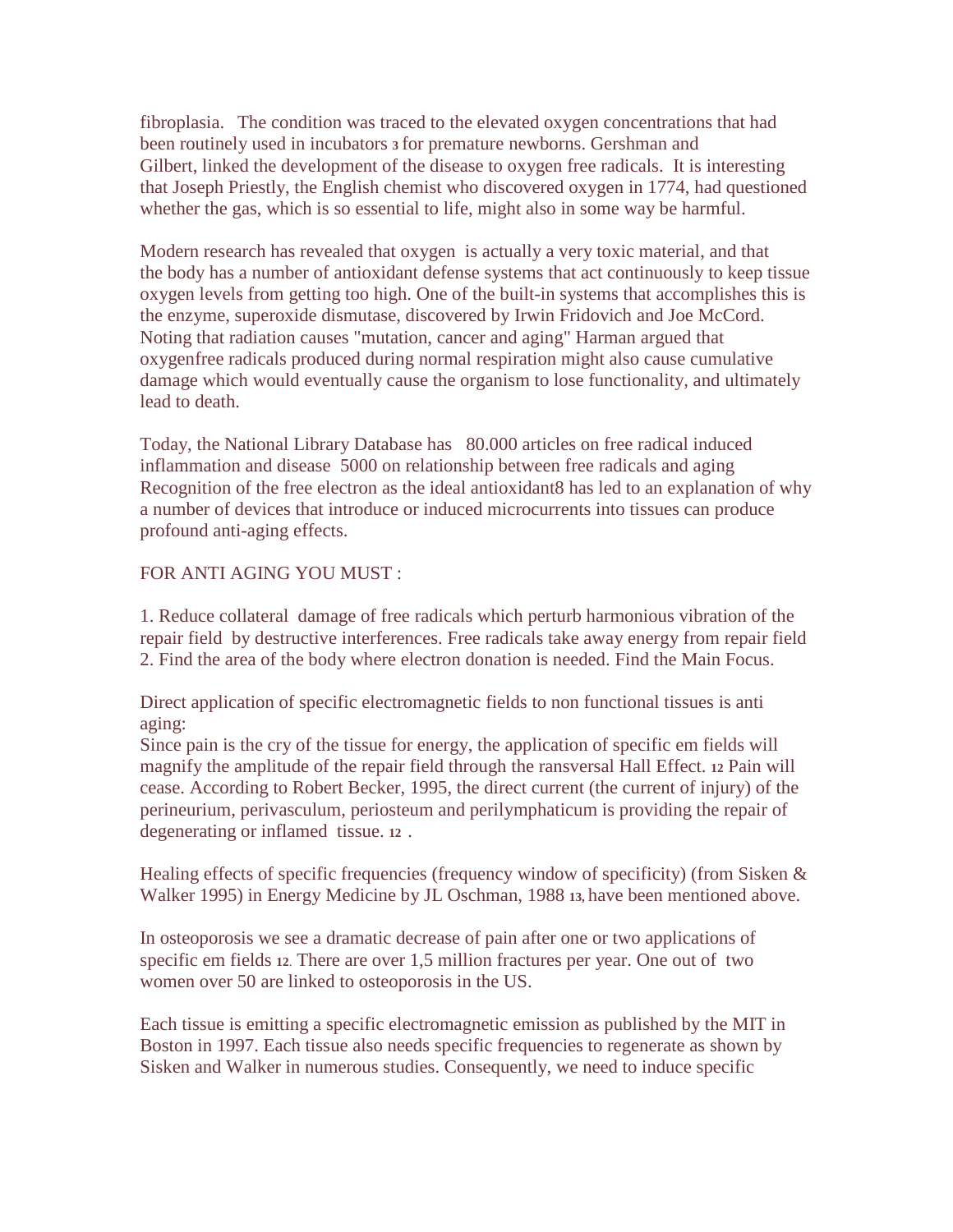electromagnetic fields in order to boost and amplify the energy of the repair field. Both the lack of healing power and the process of degeneration/aging can be attributed to insufficient elimination of free radicals in diseased tissues.

## The Repair Field

Robert Becker et al. , (1995), discovered the dual nervous system. The nerve system consists of two parts: There is the axon which works with digital shots in the all-ornothing mode. Around the axon there are, regularly arranged, the perneurial cells. They are the wrapping material around the nerves. They produce a direct current which is called 'current of injury'. In any case of inflammation, trauma, or repair need in an area, this current of injury will be the repair field.

It's electromagnetic field is based on the electronic activity of the perineurial cells. More electronic activity means higher amplitude and more energy to repair. Less activity means lower amplitude, less energy, and pain. Aging and degeneration correlate with lacking energy, poor electronic activity. If we specificly amplify electronic activity in osteporosis and other issues, degeneration is slowing down – pain ceases – the person feels better.

The idea that energy within a living system may be transported within semiconductive bands of proteins was suggested by SZENT-GYÖRGYI in 1941. **14** He probably knew about Lakhovsky, the Russian scientist who had already successfully experimented with em fields.



GEORGE LAKHOVSKY in 1930: "each living being is simultaneously an emitter and receptor of electromagnetic radiation." The above statement was justified by this researcher in the following manner: in every living system, and particularly within the cell (and its nucleus), we have the components of an electrical oscillator. **15**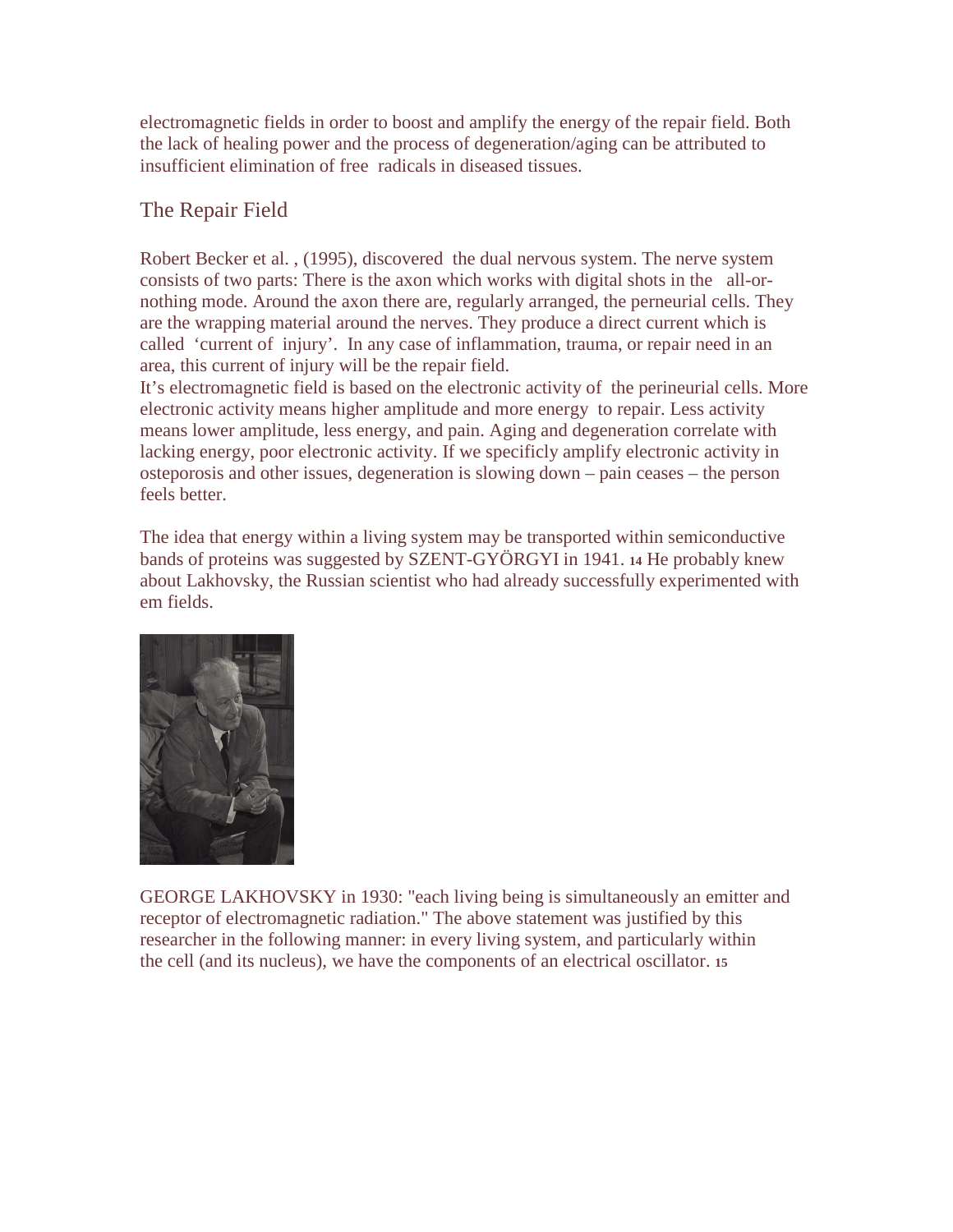

# **2. Anti aging by wave mechanics**

Sound and standing waves are responsible for regular aggregation of atoms. rrangement of atoms in regular order is called "crystalline" structure. According to Itzhak Bentov **<sup>10</sup>** such an atomic formation vibrates in harmony and provides a maximum of healthy coherence and energy. This stabilty may be undermined by other deposited elements such as viruses, bacteria, fungi, parasites, environmentals that exert their own vibration and consequently produce a chaotic interference wave pattern in the prior harmonious tissue.

By their specific sound and wave property, specific low frequency electromagnetic fields can detect those spots by resonance and re-establish a harmonious vibration of the weakened tissue. The harmonious entrainment of atomic and molecular vibration is considered to be the key for healing.

## HOW DO SPECIFIC EM WAVES DETECT DISEASED TISSUE?

The nuclear magnetic property of 1 H (hydrogen) atoms in that tissue absorbs resonance energy at Larmor frequencies. The energy level in that tissue shows a sudden increase. This impacts the vascular system by interference and causes a little shock in the pulse wave. This is palpated easily.

## TISSUE SPECIFICITY

Each tissue protons resonante at different Lamor frequencies because of the spatial differences and inhomogeneities of the tissues. The angular momentum varies because interferences in each issue. This is because diseased and aging tissues have more destructive intereferences by spins of toxins, free radicals etc. Once this tissue's atoms are resonating, the harmonious vibration increases the energy and is spreading throughout the body evoking a pulse reaction.

Aggregated lumps represent atoms of a tissue aggregated in a crystal like structure This is an energy-rich state (Itzhak Bentov) .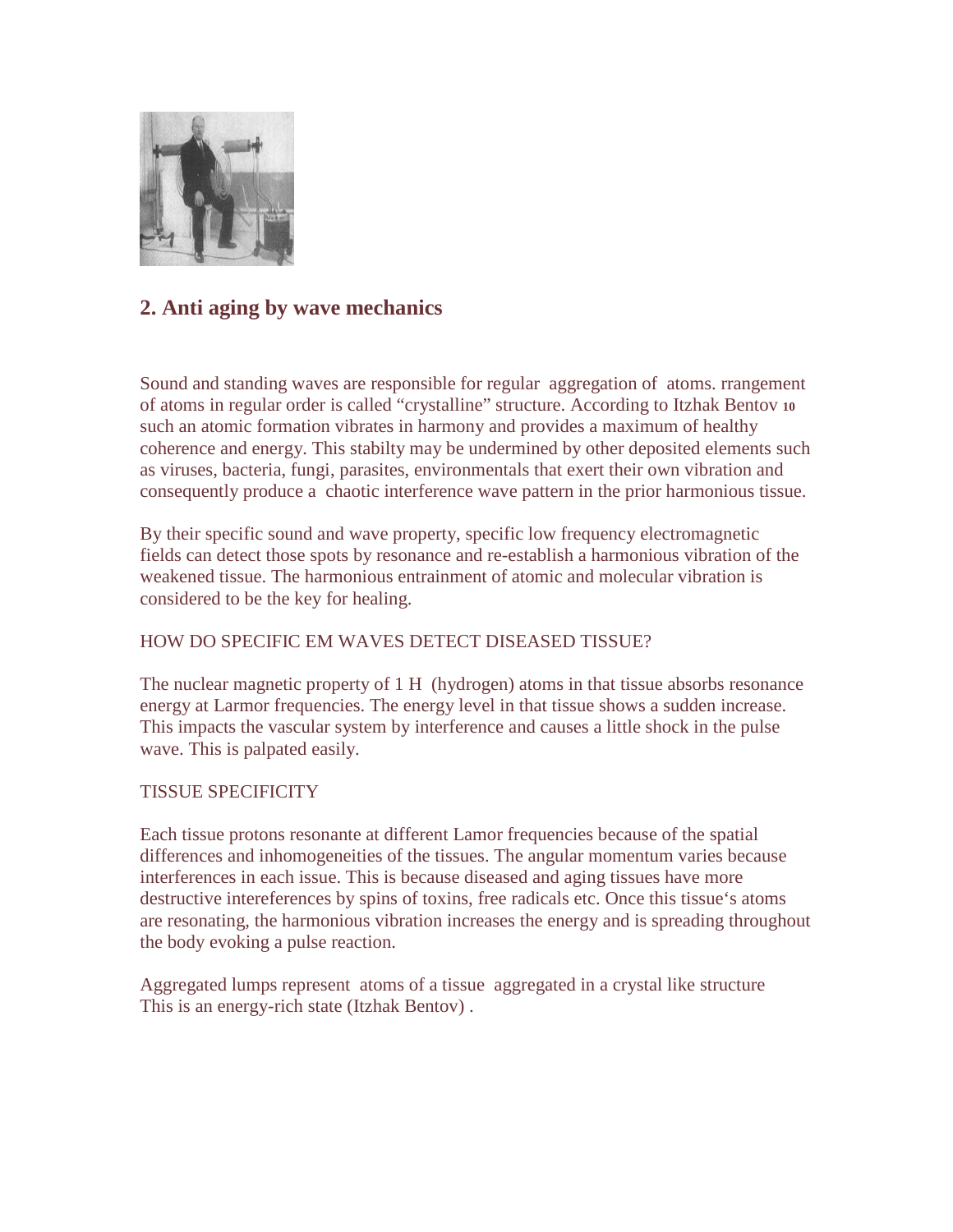

### HOW DO I FIND THE AILING FOCUS?

The basics in physics are the same as in nuclear magnetic resonance imaging: *Resonance with nuclear spins.* 

THE ELECTRONIC CAR KEY

Induces specific em waves into the lock's mechanism. It induces resonance with nuclear spins.

## FACTORS CONTRIBUTING TO ELECTROMAGNETIC RESONANCE

Quantum properties of nuclear spins

Frequency excitation properties

Tissue relaxation properties

## HYDROGEN ATOMS ARE DOMINANT

Is the most abundant atom in the body. The atom has an odd number of protons (H-1) and has spin.

The magnetic properties of some atomic nuclei are tuned to particular electromagnetic frequencies. This is why tissues react/resonate to different em frequencies.

# **Anti aging by epigenetics (Bruce Lipton PhD)**

External electromagnetic fields are read by the cellular membrane and consequently program the genes in the nucleus of the cell. According to his pioneering research on cellular biology, Bruce Lipton **11** visaged the revolutionary field of epigenetics, a new science of how the environment and perception control genes. Former belief that each protein has an own gene as a producer is obsolete. Also David Baltimore, one of the world's preeminent geneticists and a Nobel Price winner states that there must be other ideas about how life is controlled than by the genes.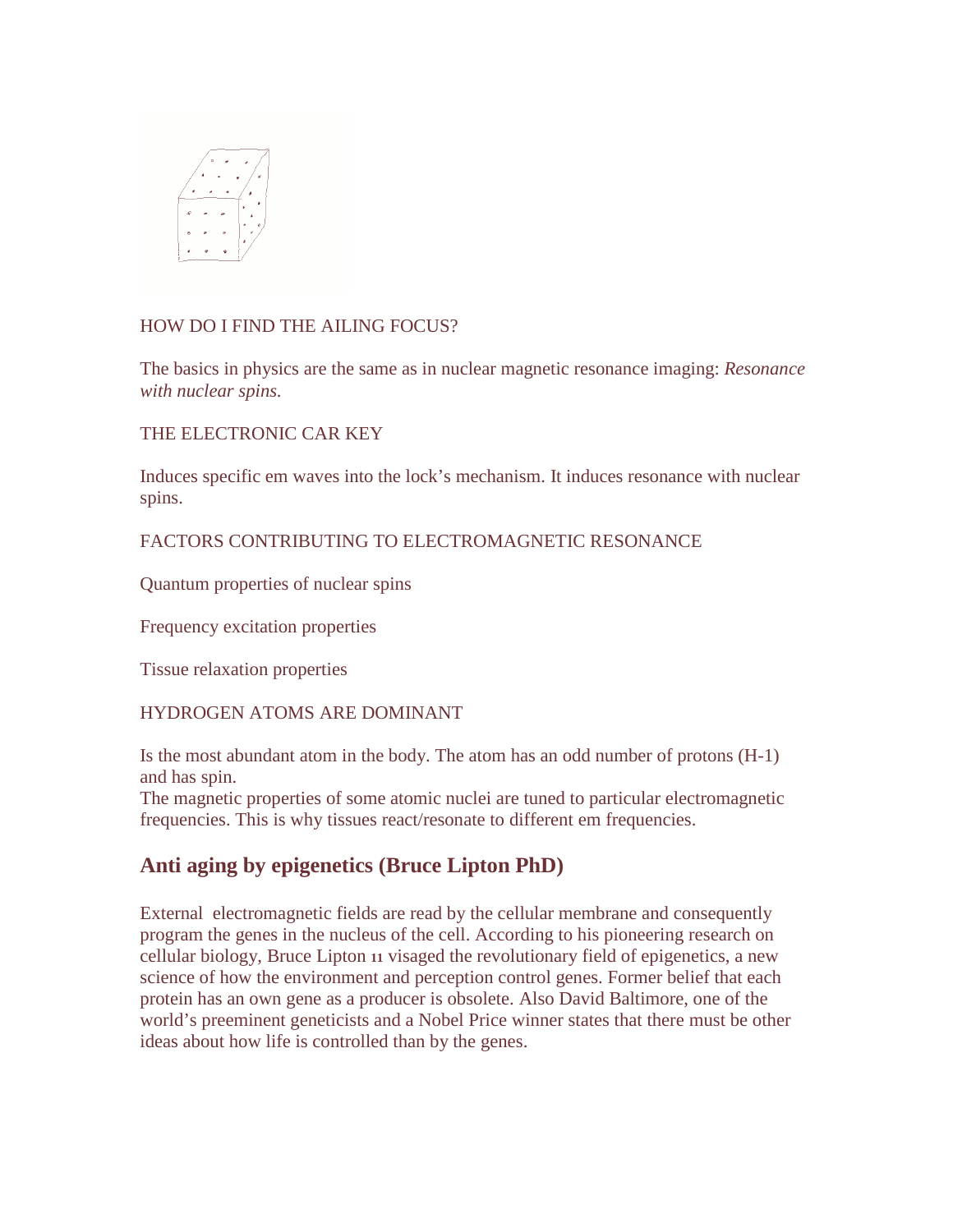Fact is that we have only 25.000 genes, about the same number as Caenorhabditis elegans, a primitive worm comprised of exactly 969 cells and a simple brain of about 302 cells.

Liptons's research at Stanford University revealed that cell cultures of the same cell, in three different Petri dishes, would grow into different tissues depending on the environment they were put in. Thence each gene would produce very different proteins if programmed differently by external stimuli. The bottom line is: the environment controls genes. The cellular membran is reading electromagnetic fields and programs the nucleus, which is the blueprint for building cellular structures. As shown already by Sisken and Walker, specific em fields would support specific tissue growth.

# **Clinical applications**

These discoveries have profound clinical implications. The electrical and magnetic properties of free radicals bring energy medicine to the forefront of the most active area of biomedical research today: the investigation of inflammation, cell death and aging. Energy medicine, in turn, paints much clearer pictures of the physical interactions taking place in aging.

As a field of investigation, energy medicine brings the discoveries of physics and biophysics into clinical practice. Recognition of the free electron as the ideal antioxidant **<sup>8</sup>** has led to an explanation of why a number of devices that induce em fields in tissues, when combined with appropriate nutritional supplementation (Orthomolecular medicine) can produce profound anti-aging effects. Above all, using specific electromagnetic fields to find the main responsible focus of a health disorder has opened up a new dimension in healing **<sup>12</sup>**

## **ANTI AGING**

FIND MAIN FOCUS

REDUCE CHRONIC INFLAMMATION REDUCE FOCI

## CURE MAIN FOCUS BY ELECTRONIC SEMICONDUCTION

Magnetic moment refers to a system's internal contribution to it's external magnetic dipole moment.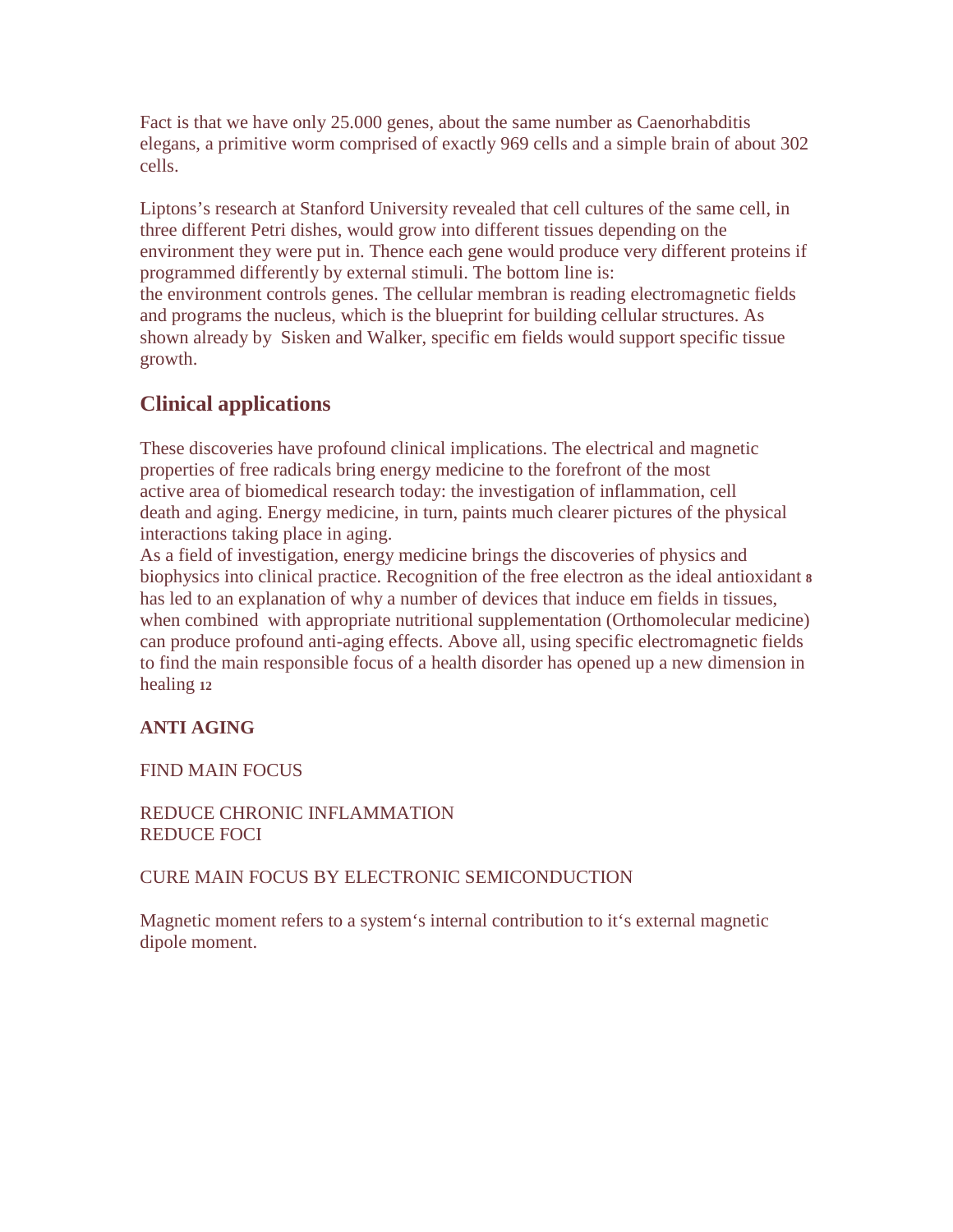

### **Resonance and relaxation**

In the static magnetic fields commonly used in nuclear magnetic imaging, the energy difference between the nuclear spin states corresponds to a photon at radio frequency (rf) wavelengths. Resonant absorption of energy by the protons due to an external oscillating magnetic field will occur at the Larmor frequency for the particular nucleus.

When these spins are placed in an external magnetic field they precess around an axis along the direction of the field. Protons align in two energy eigenstates (Zeeman effect) one low-energy, and one high-energy, which are separated by a certain splitting energy.

The transverse magnetization is due to coherences forming between the two proton energy states following an rf pulse typically of 90°. This gives a net polarization perpendicular to the external field in the transverse plane. The recovery of longitudinal magnetization is called longitudinal or *T*1 relaxation and occurs exponentially with a time constant *T*1. The loss of phase coherence in the transverse plane is called transverse or *T*2 relaxation. *T*1 is thus associated with the enthalpy of the spin system while *T*2 is associated with its entropy.

In thermodynamics and molecular chemistry, the enthalpy (denoted as *H*, *h*, or rarely as  $\chi$ ) is a quotient or description of thermodynamic potential of a system, which can be used to calculate the "useful" work obtainable from a closed thermodynamic system under constant pressure and entropy.

a classic example of *entropy increasing* described in 1862 by Rudolf Clausius as an increase in the disgregation of the molecules of the body of ice.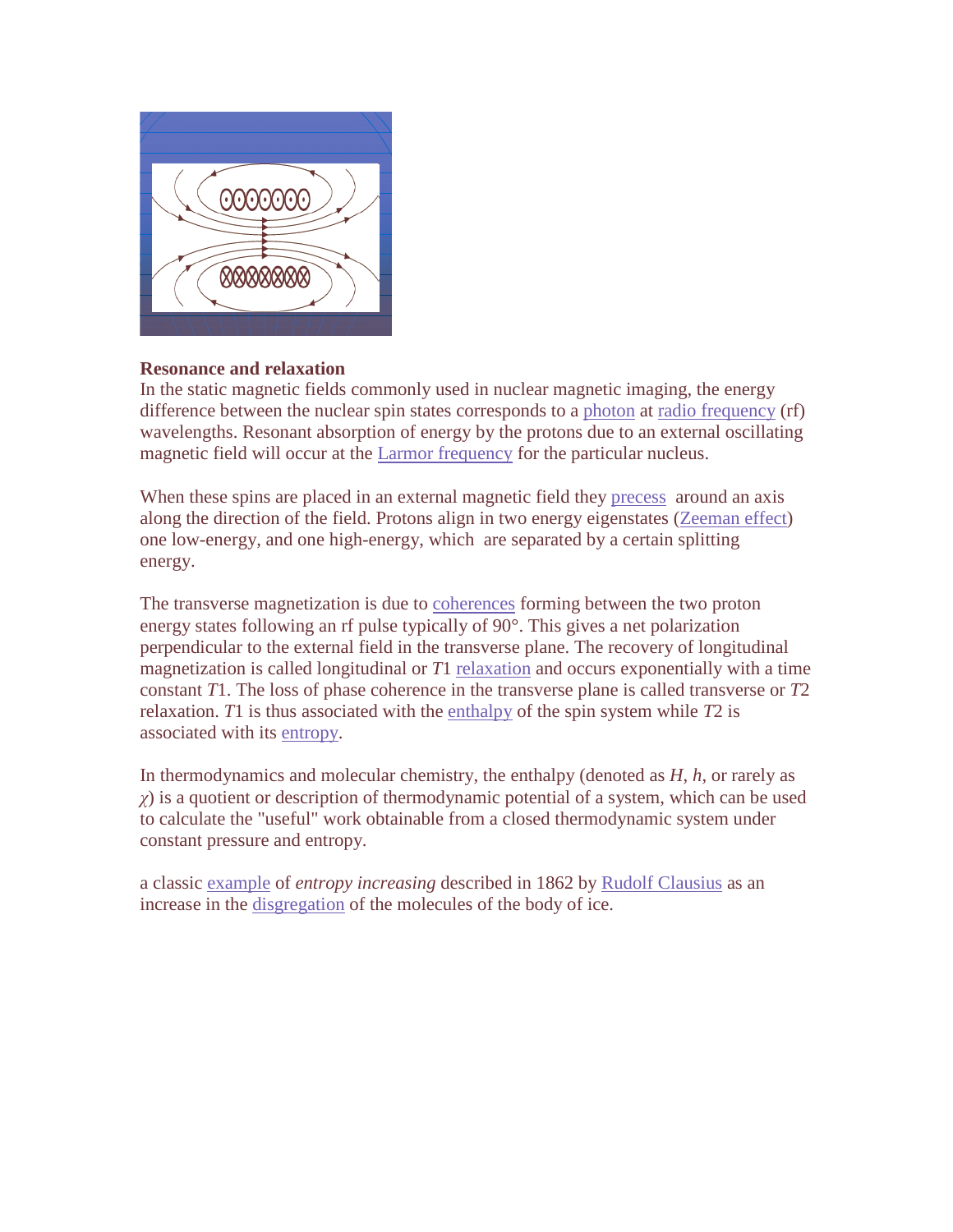

In nuclear magnetic imaging, the static magnetic field is caused to vary across the body (a field gradient), so that different spatial locations become associated with different precession frequencies.

In nuclear magnetic resonance (NMR) the term **relaxation** describes several processes by which nuclear magnetization prepared in a non-equilibrium state return to the equilibrium distribution. In other words, relaxation describes how fast spins "forget" the direction in which they are oriented. The rates of this spin relaxation can be measured in both spectroscopy and imaging applications.

However, decoherence because of magnetic field inhomogeneity is not a true "relaxation" process; it is not random, but dependent on the location of the molecule in the magnet.

### **Common relaxation time constants in human tissues**

Following is a table of the approximate values of the two relaxation time constants for nonpathological human tissues, just for simple reference.

**At a main field of 1.5 T** Tissue Type **Approximate T1 value in ms Approximate T2 value in ms**  Adipose tissues **240-250 60-80**  Whole blood ()**1350 50**  Whole blood (oxygenated)**1350 200**  Cerebrospinal fluid (similar to pure water)**2200-2400 500-1400**  Gray matter of cerebrum **920 100**  White matter of cerebrum **780 90**  Liver **490 40**  Kidneys **650 60-75**  Muscles **860-900 50** 

Footnotes:

- 1 Gomberg M 1900 An instance of trivalent carbon: triphenylmethyl. J. Am. Chem. Soc*.*
- $\blacksquare$  22 (11): 757-771.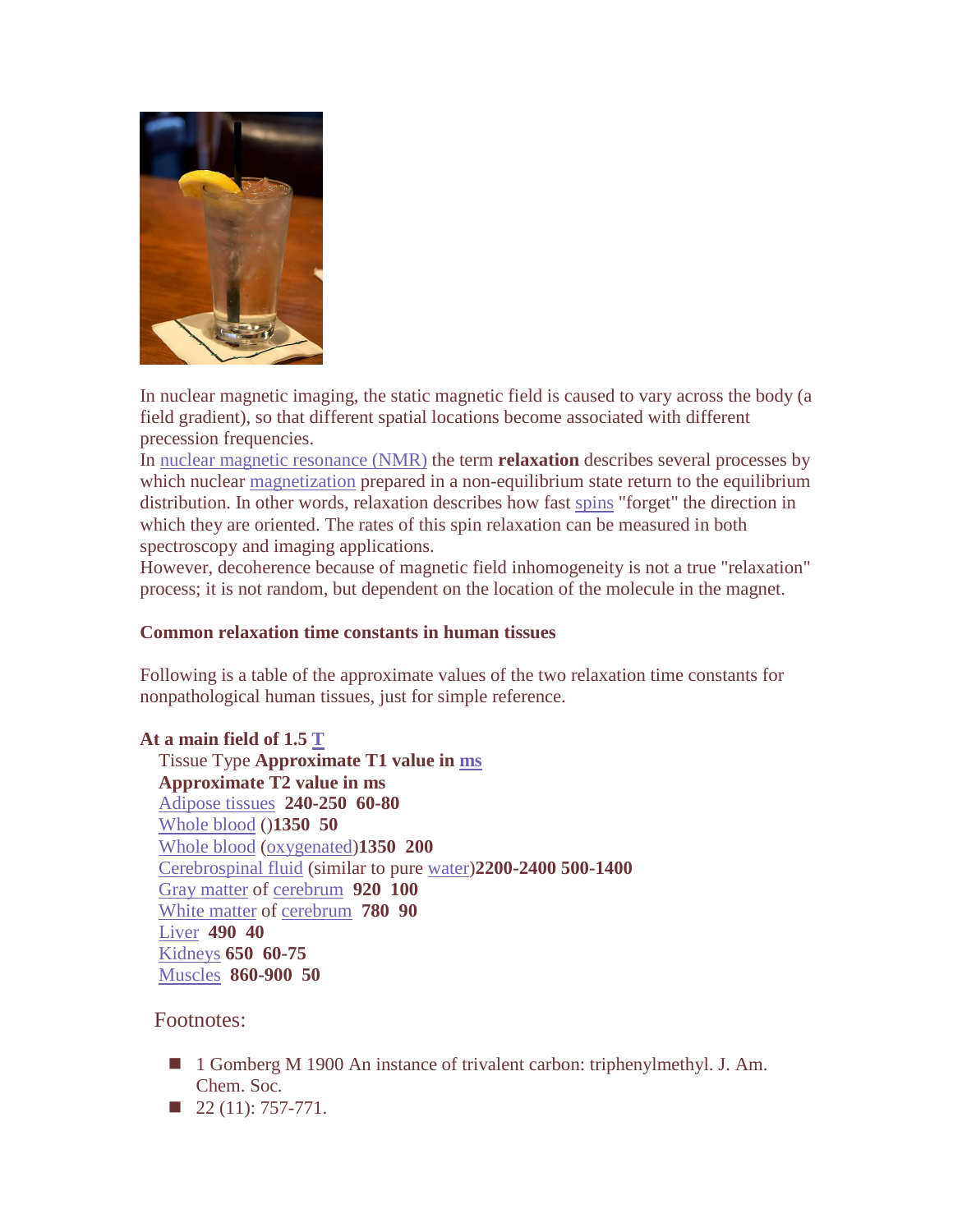- 2 Paneth FA Hofeditz W 1929 Uber die Darstellung von Freiem Methyl. Ber. D.
- Deutschen Chem. Ges. 62:1335.
- 3 Harman D 1956 Aging: a theory based on free radical and radiation chemistry. Journal
- of Gerontology 11 (3):  $298-300$ .
- 4 Fridovich, I. (1998) The trail to superoxide dismutase. *Protein Sci.* **7**, 2688– 2690.
- 5 Jamison JM Jacques Gilloteaux J Taper HS Calderon PB and Summers JL 2002
- Commentary: Autoschizis: a novel cell death. Biochemical Pharmacology
- Volume 63, Issue 10, 15 May 2002, Pages 1773-1783.
- 6 Gilloteaux, J Jamison JM Arnold D Ervin E Docherty JJ Summers JL 1998 Cancer cell necrosis by autoschizis: synergism of antitumor activity of vitamin C:vitamin K3 on
- human bladder carcinoma T24 Cells. Scanning 20: 564–576; Gilloteaux J Jamison JM
- Venugopal M Giammar D. Summers JL 1995 Scanning electron microscopy and transmission electron microscopy aspects of synergistic antitumor activity of vitamin Cvitamin K3 combinations against human prostatic carcinoma cells. Scanning Microsc. 9:159–173.
- 7 Majno G Joris I 1995 Apoptosis, oncosis, and necrosis. An overview of cell death**.** Am JPathol. 146(1):3-15.6
- 8 Oschman JL 2007 Can Electrons Act as Antioxidants? A Review and Commentary.
- Journal of Alternative and Complementary
- **92hang B, Osborne NN. Oxidative-induced retinal degeneration is attenuated by** epigallocatechin gallate. *Brain Res* 2006;1124(1):176-87.
- 10 Bentov, Itzhak, Stalking the wild pendulum, 1977, Destiny Books
- 11 Lipton, Bruce, Biology of Belief, Mountain of Love/Elite Books, Santa Rosa, CA 95404
- 12 Kessler, Wolf-Dieter, ebook (www.dr-kessler.com) A Method Designed For You To Succeed With Your Patient, A New Concept In Medicine, 2007
- 13 Oschman James L: 1988, Energy Medicine, The Scientific Basis
- 14 Szent-GYÖRGYI, A 1941 Towards a new biochemistry? Science 93:609-611
- 15 Lakhovsky, George 1929: The Waves Which Cure (Gauthier-Villars and Co).
- E.M. Haacke, R.W. Thompson, R. Venkatesan. Magnetic Resonance Imaging. Physical Principles and Sequence Design, John Wiley, 1999. ISBN 047135 1288
- **16 Smith, Cyril. W, and Best, Simon : The Electromagnetic Man, Health and Hazards in the Electrical Environment, J.M. Dent & Sons Ltd., London, 1989**